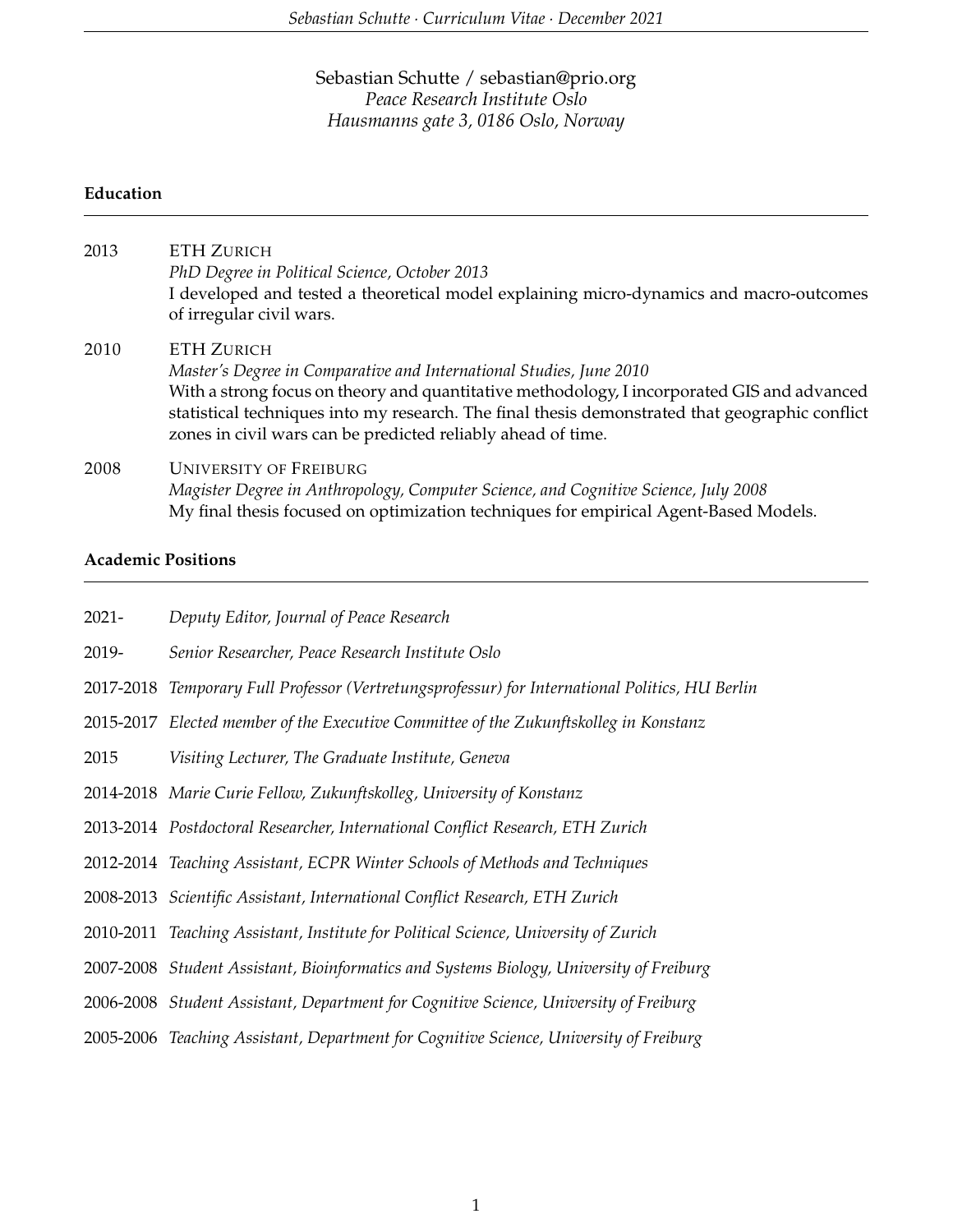# **Research Interests**

*Conflict processes*; *Statistics; Computational modeling; Geographic Information Systems; Survey research*

## **Publications**

| <b>Peer Reviewed</b> |                                                                                                                                                                                                                                                                                        |
|----------------------|----------------------------------------------------------------------------------------------------------------------------------------------------------------------------------------------------------------------------------------------------------------------------------------|
| 2021                 | Sebastian Schutte, Jonas Vestby, Jørgen Carling, and Halvard Buhaug: Climatic conditions are<br>weak predictors of asylum migration. Nature Communications, 12 (1), 1-10.                                                                                                              |
| 2021                 | Sebastian Schutte, Constantin Ruhe, and Niranjan Sahoo: How indiscriminate violence fuels<br>conflicts between groups: Evidence from Kenya. Online first in Social Science Research.                                                                                                   |
| 2021                 | Sebastian Schutte, Constantin Ruhe, and Niranjan Sahoo: How fear of violence drives inter-<br>group conflict: Evidence from a panel survey in India. Online first in Terrorism and Political<br>Violence.                                                                              |
| 2019                 | Sebastian Schutte: Politics or prejudice? Explaining individual-level hostilities in India's Hindu-<br>Muslim conflict. International Interactions, 45, 4, 666-692.                                                                                                                    |
| 2018                 | Daniel Karell and Sebastian Schutte: Aid, Exclusion, and the Local Dynamics of Insurgency<br>in Afghanistan. Journal of Peace Research, 55 (6): 711-725.                                                                                                                               |
| 2018                 | Sebastian Schutte and Roos van der Haer (2018): Research Report: A software solution for<br>rapid policy assessment with reimbursed SMS and mobile cash. International Journal of Social<br>Research Methodology, 21 (6): 685-694.                                                     |
| 2017                 | Arturas Rozenas, Sebastian Schutte, and Yuri Zhukov: The Political Legacy of Violence: The<br>Long-Term Impact of Stalin's Repression in Ukraine. The Journal of Politics, 79, (4): 1147-1161.                                                                                         |
| 2017                 | Nils B. Weidmann and Sebastian Schutte: Using Night Light Emissions for the Subnational<br>Prediction of Wealth. Journal of Peace Research, 54 (2): 125-140.                                                                                                                           |
| 2017                 | Sebastian Schutte. Violence and Civilian Loyalties: Evidence from Afghanistan. Journal of Con-<br>flict Resolution, 61(8): 1595-1625.                                                                                                                                                  |
| 2017                 | Sebastian Schutte. Regions at Risk: Predicting conflict zones in African insurgencies. Political<br>Science Research and Methods, 5 (3): 447-465.                                                                                                                                      |
| 2017                 | Sebastian Schutte. Geographic determinants of violence in civil war. Conflict Management and<br>Peace Science, 34 (4): 380-405.                                                                                                                                                        |
| 2015                 | Andrew M. Linke, Sebastian Schutte, and Halvard Buhaug. Population attitudes and the<br>spread of political violence in Africa. International Studies Review, 17: 1-20.                                                                                                                |
| 2015                 | Sebastian Schutte. Geography, outcome, and casualties: A unified model of insurgency. Journal<br>of Conflict Resolution, 59 (6): 1101-1128                                                                                                                                             |
| 2015                 | D. Helbing, D. Brockmann, T. Chadefaux, K. Donnay, U. Blanke, O. Woolley-Meza, M. Mous-<br>said, A. Johansson, J. Krause, S. Schutte and M. Perc. Saving human lives: what complexity<br>science and information systems can Contribute. Journal of Statistical Physics, 158: 735-781. |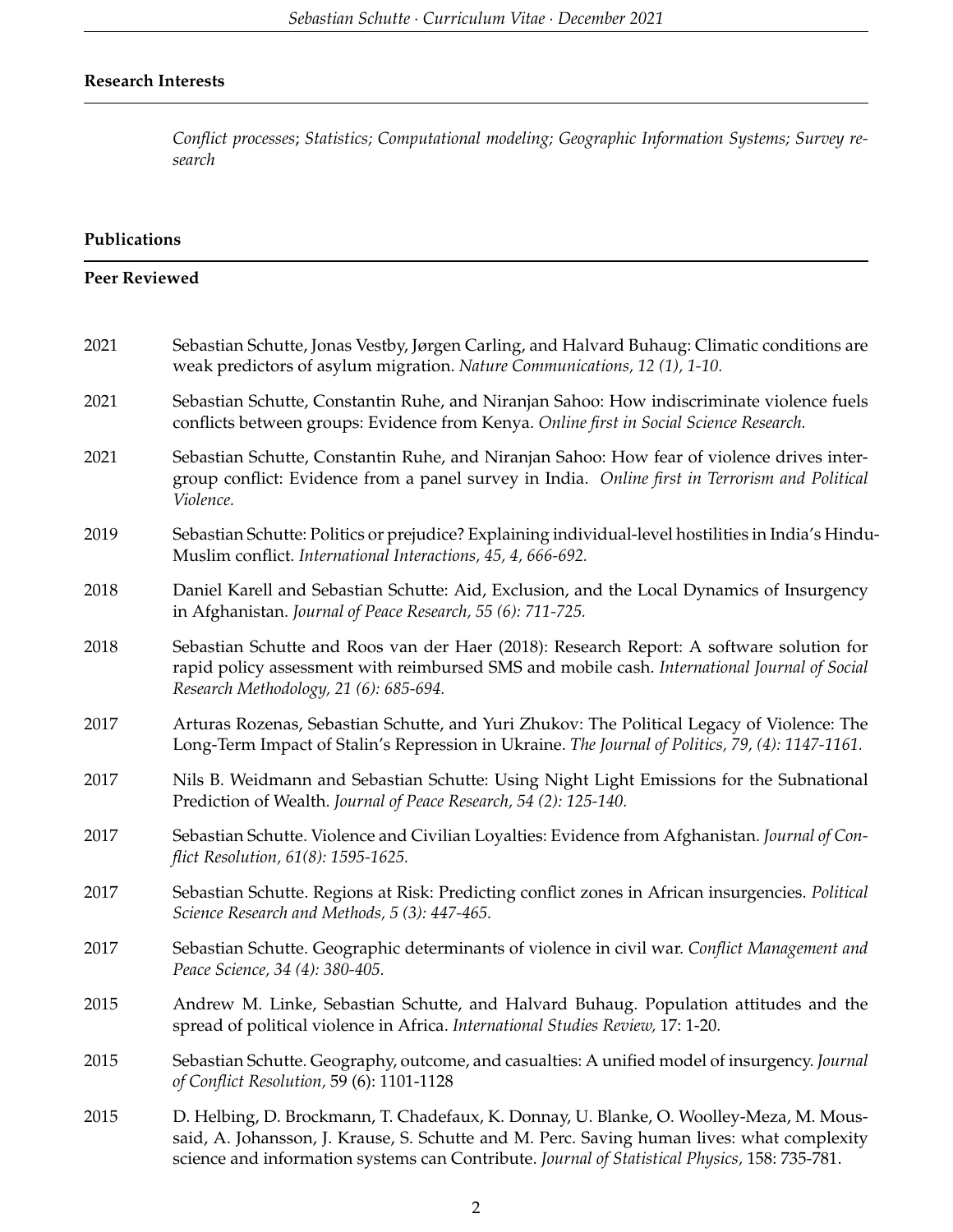| 2014 | Sebastian Schutte and Karsten Donnay. Matched wake analysis: finding causal relationships<br>in event data. Political Geography, 41: 1-10.             |
|------|--------------------------------------------------------------------------------------------------------------------------------------------------------|
| 2012 | Sebastian Schutte. Cooperation beats deterrence in cyberwar. Peace Economics, Peace Science<br>and Public Policy, 18 (3).                              |
| 2011 | Sebastian Schutte and Nils B. Weidmann. Diffusion patterns of violence in civil war. Political<br>Geography, 30 (3): 143-152.                          |
| 2009 | Sebastian Schutte. Optimization and falsification in empirical Agent-Based Models. Journal of<br>Artificial Societies and Social Simulation, 13 (1) 2. |

## **Other publications**

- 2019 Daniel Karell and Sebastian Schutte: How US Military Aid Can Backfire. *Political Violence at a Glance:* <https://tinyurl.com/yyy6sfux>
- 2016 Nils B. Weidmann and Sebastian Schutte: Want to know how rich your neighbor is? Take a look at a satellite image. *Monkey Cage blog of the Washington Post:* [https://tinyurl.com/](https://tinyurl.com/lsxamr3) [lsxamr3](https://tinyurl.com/lsxamr3).
- 2016 Sebastian Schutte: Trump/Hitler comparisons are overstated. How did Hitler actually consolidate power? *Monkey Cage blog of the Washington Post:* <https://tinyurl.com/luvu7m2>.

#### **Theses**

| 2013 | Sebastian Schutte. Violence, Geography, and Mobilization. A theory of insurgency. PhD thesis, |
|------|-----------------------------------------------------------------------------------------------|
|      | ETH Zurich. Available online at http://e-collection.library.ethz.ch/view/eth:7740.            |

- 2010 Sebastian Schutte. Regions at Risk Estimating conflict zones in African civil wars. MA thesis, ETH Zurich. Available online at [http://sebastianschutte.net/wp-content/uploads/](http://sebastianschutte.net/wp-content/uploads/2012/09/MAThesisSchutte2010.pdf) [2012/09/MAThesisSchutte2010.pdf](http://sebastianschutte.net/wp-content/uploads/2012/09/MAThesisSchutte2010.pdf).
- 2008 Sebastian Schutte. Crystal ball or screensaver? Discussing suitable applications for Agent-Based Modeling in the humanities. Magisters thesis, University of Freiburg. Available online at <http://www.freidok.uni-freiburg.de/volltexte/6001/>.

#### **Software**

2013 Sebastian Schutte and Karsten Donnay: MWA package for causal inference in spatiotemporal event data. Available online at [http://cran.r-project.org/web/packages/mwa/index.](http://cran.r-project.org/web/packages/mwa/index.html) [html](http://cran.r-project.org/web/packages/mwa/index.html).

#### **Classes taught**

2017 Introduction to Comparative Politics and International Relations, Humboldt University of Berlin